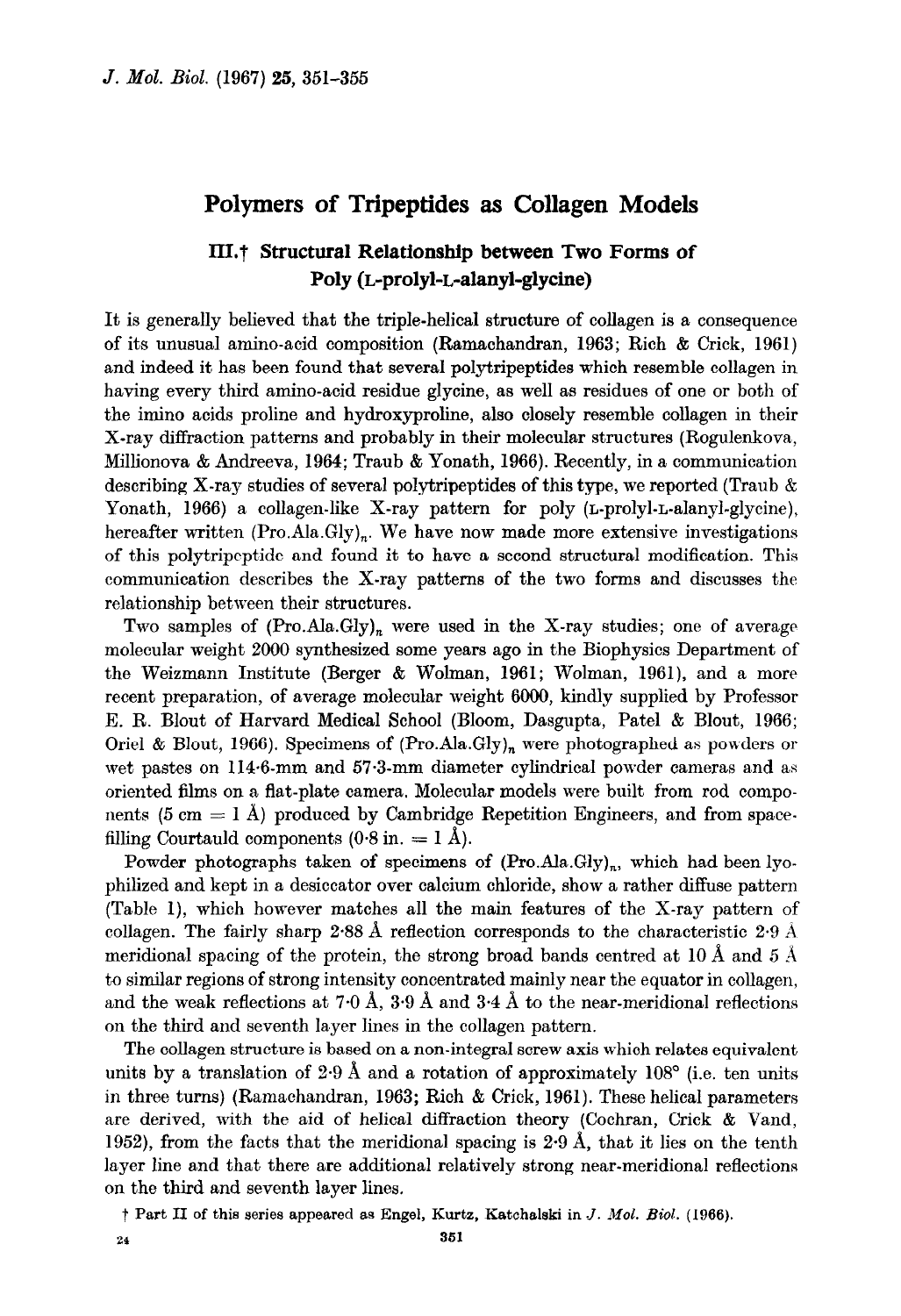|             | $\overline{\phantom{a}}$<br>v<br>. . | . .    | . .                          | . |
|-------------|--------------------------------------|--------|------------------------------|---|
| $I_{\rm o}$ | $d_{o}(\Lambda)$                     | hkl    | $d_{\mathbf{0}}(\mathbf{A})$ |   |
| 8           | $9.2$ to $11.1$                      | 100    | $10-31$                      |   |
| vw          | 7.0                                  | 103    | 7.02                         |   |
| 8           | $4.5 \text{ to } 5.5$                |        |                              |   |
| vw          | 3.9                                  | 107    | 3.82                         |   |
| $v_{w}$     | 3.4                                  | 117    | $3 - 38$                     |   |
| W           | 2.88                                 | 0,0,10 | 2.88                         |   |
|             |                                      |        |                              |   |

| м |  |
|---|--|
|   |  |
|   |  |

Observed and calculated spacings for dry form of  $(Pro.Ala.Gly)$ <sub>n</sub>

Observed intensities  $(I_o)$  were estimated as strong (s), weak (w) and very weak (vw). Indices (hkl) were assigned to the reflections and the spacings calculated  $(d<sub>o</sub>)$  on the basis of an hexagonal cell with  $a = 11.9$  Å and  $c = 28.8$  Å.

The sharp 2.88 Å reflection indicates that in  $(Pro. Ala.Gly)<sub>n</sub>$  the translation per unit of structure is practically identical with that in collagen. The  $(Pro.Ala.Gly)_n$ pattern is also consistent with a  $108^{\circ}$  rotation per unit in so far as the observed 7.0 Å,  $3.9 \text{ Å}, 3.4 \text{ Å}$  and  $2.88 \text{ Å}$  reflections agree quite well with values calculated for 103, 107, 117 and 0,0,10, respectively, in terms of an hexagonal unit cell with  $a = 11.9$  and  $c = 28.8$  Å (Table 1). However, it is by no means clear that the material is fully crystalline and, in view of the diffuseness and lack of orientation of the X-ray pattern, the determination of the  $a$  axis and the assignment of the above four reflections to layer lines are quite imprecise.

In an attempt to obtain oriented photographs of  $(Pro.Ala.Gly)_n$ , a stroked film was prepared from an aqueous solution of the higher molecular weight material. The resulting photographs do indeed show orientation, but of a pattern that differs appreciably from the one described in Table 1. The spacings of this new pattern and their orientations are shown in Table 2. The same set of spacings was observed in powder photographs of low molecular weight material which had been wetted. The reflections are fairly sharp, except for the broad equatorial region around  $10 \text{ Å}$ , and

| ĸ<br>L.<br>ш<br> |
|------------------|
|------------------|

Observed and calculated spacings for film of  $(Pro. Ala.Gly)_n$  grown from aqueous solution

| Orientation | I. | $d_{\alpha}(\mathbf{A})$ | hki | $d_{\alpha}(\mathbf{A})$ |
|-------------|----|--------------------------|-----|--------------------------|
|             |    |                          |     |                          |
| Equatorial  | ms | $9.0 \text{ to } 11.2$   | 100 | 9.87                     |
| Equatorial  | 8  | $5 - 61$                 | 110 | $5 - 70$                 |
| Equatorial  | m  | 4.97                     | 200 | 4.94                     |
| Meridional  | w  | $4 - 14$                 | 102 | 4.20                     |
| Diagonal    | m  | $3 - 60$                 | 112 | 3.60                     |
| Meridional  | mw | 3.09                     | 003 | $3-10$                   |

Observed intensities  $(I_0)$  were estimated as strong (s), moderately strong (ms), modium (m), moderately weak  $(mw)$ , and weak  $(w)$ . Indices  $(hkl)$  were assigned to the reflections and their spacings calculated  $(d_0)$  on the basis of an hexagonal cell with  $a = 11.4$  Å and  $c = 9.3$  Å.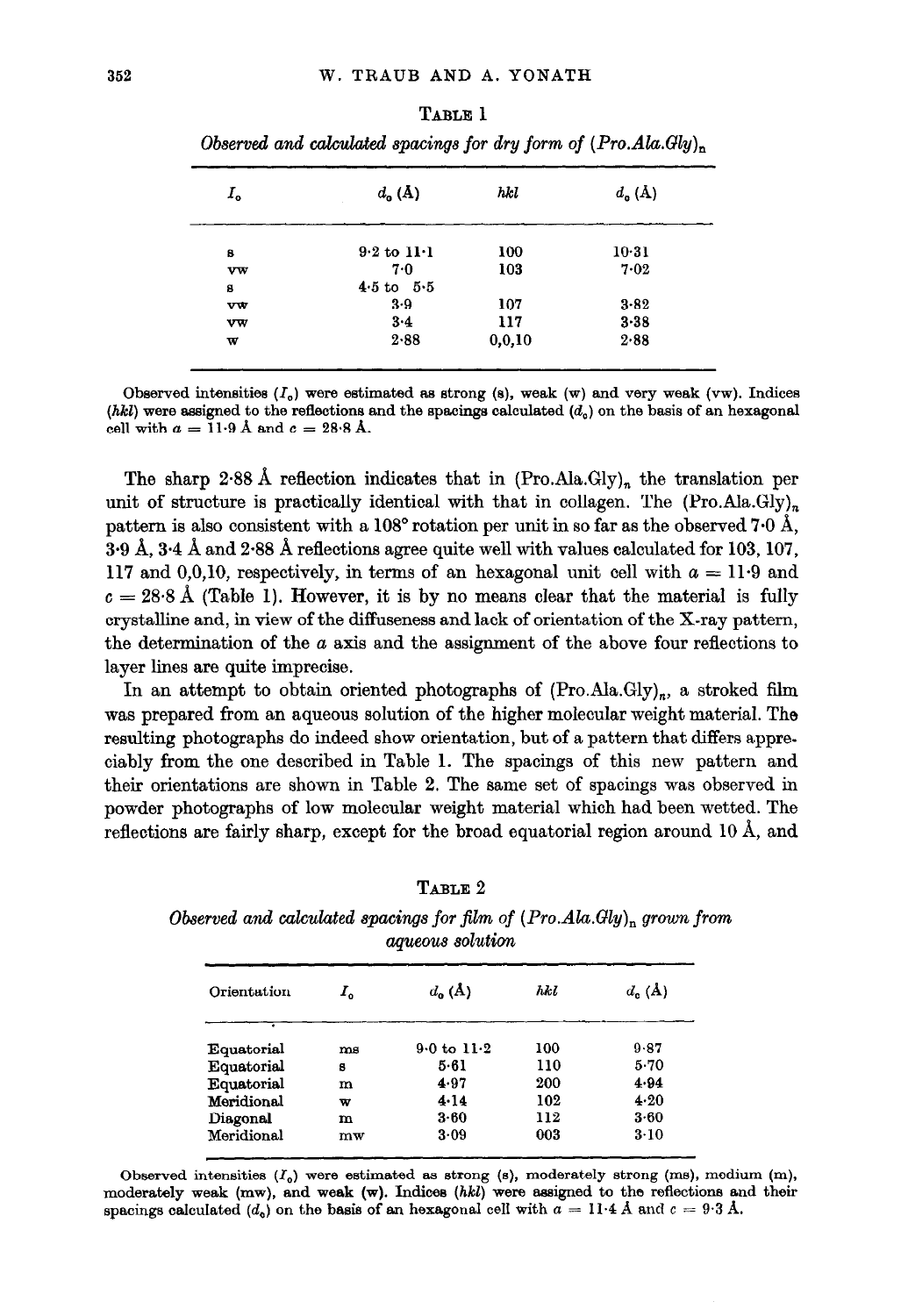they can be indexed satisfactorily in terms of a hexagonal unit cell with  $a = 11.4$  Å and  $c = 9.3$  A (Table 2).

In the light of previous studies of polypeptides related to collagen, this indexing has several structurally suggestive features. The  $11.4 \text{ Å } a$  axis is of the order of the diameters found for triple helices in several polytripeptides (Traub & Yonath, 1966), including the collagen-like form of  $(Pro.Ala.Gly)_n$  described above. It therefore seems likely that each unit cell contains portions of three polypeptide chains. The c axis is close to the values found for polyproline II  $(9.36 \text{ Å})$  (Cowan & McGavin, 1955; Sasisekharan, 1959), polyglycine II (9.3 d) (Crick & Rich, 1955) and poly (L-prolylglycyl-glycine)  $(9.3 \text{ Å})$  (Traub & Yonath, 1966), all of which have the same lefthanded helical conformation with a translation of  $3.1 \text{ Å}$  and a rotation of  $120^{\circ}$  per amino-acid residue. The indexing scheme of Table 2 indicates that the three chains are parallel rather than twisted about each other as in collagen (Cochran et  $al$ . 1952), and the fact that 003 is the only meridional reflection may well be indicative of a threefold screw axis parallel to the c-axis. Taken together, these features therefore suggest a structure of three parallel  $(Pro. Ala.Gly)<sub>n</sub>$  chains per unit cell, each having a conformation of the polyproline II type.

We have examined possible structures of this kind with the aid of molecular models and found that, to pack satisfactorily into the unit cell, the three chains must indeed be staggered by about one-third the translation per Pro.Ala.Gly tripeptide, as would be required by a threefold screw axis.

Such close packing of chains is a strong indioation of interchain hydrogen bonding. In fact, the structures proposed for collagen (Ramachandran, 1963; Rich et al., 1961) and for a number of related polypeptides (Rogulenkova et al., 1964; Traub  $&$  Yonath, 1966; Crick  $&$  Rich, 1955) include systematic hydrogen bonding of the type NH . . . 0 between chains. We have therefore considered the various possible ways of making such interchain hydrogen bonds in  $(Pro.Ala.Gly)_n$ . There are, in fact, twelve possibilities to consider, as an NH . . . 0 hydrogen bond may involve any of two NH groups and any of three CO groups per tripeptide (see Fig. l), and looking from the C-terminal ends of the three chains the NH . . . 0 sequence may be clockwise or anticlockwise.



FIG. 1. Structural formula of one tripeptide unit of  $(Pro.Ala.Gly)_n$  indicating notation used in text.

All six modes of hydrogen bonding involving  $N_{(3)}H_{(3)}$  of the alanine residue can easily be excluded. Either the relative orientation of the CO and NH groups is incompatible with hydrogen bonding, or the  $C<sub>g</sub>$  of alanine, or the proline ring, lies near the threefold axis and makes impossibly short contacts with atoms of other chains. By the same criteria, four of the six modes of hydrogen bonding involving  $N_{(1)}H_{(1)}$  can be excluded.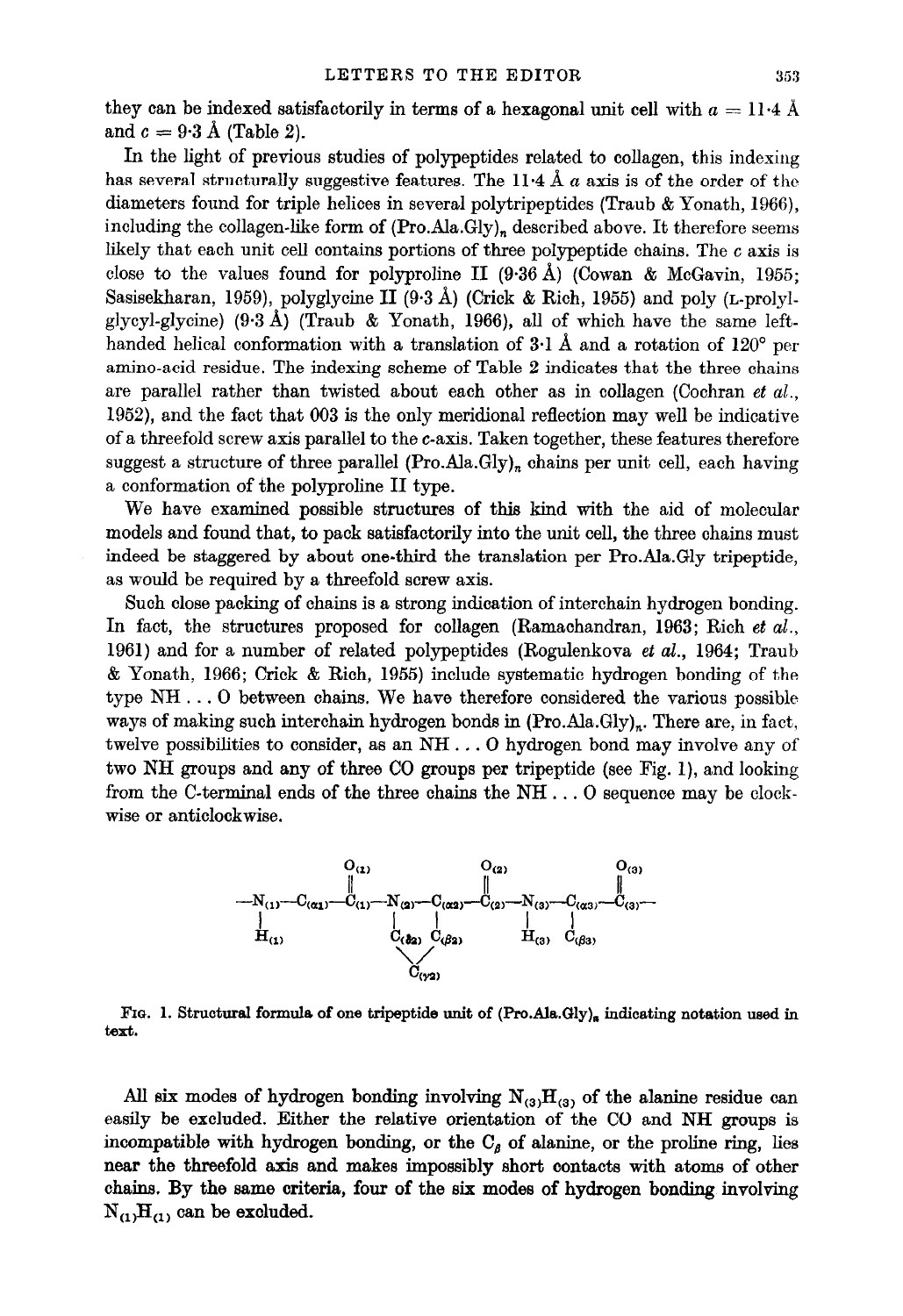Two modes of hydrogen bonding lead to reasonably satisfactory structures. These are the anticlockwise  $N_{(1)}H_{(1)}\ldots O_{(1)}$  bond, which is used in the collagen I structure (Rich & Crick, 1961), and the clockwise  $N_{(1)}H_{(1)}\ldots O_{(2)}$  bond, which is included in collagen II (Rich & Crick, 1961) and similar structures put forward by the Madras and King's College (London) groups (Ramachandran, Sasisekharan & Thathachari, 1962; Burge, Cowan & McGavin, 1958). The collagen-II-like structure is the more compact of the two, but without more precise criteria than we have as yet applied, one cannot exclude either possibility.

A few powder photographs were obtained which, though generally similar to the X-ray patterns described above, correspond neither to the data of Table 1 nor of Table 2. These photographs vary somewhat in their spacings. None shows either of the sharp spacings at 2.88 A and 3.09 A of Table 1 and Table 2, respectively, but all show a rather weak and diffuse spacing somewhere between these two values. This, and the fact that all such photographs were obtained from specimens of  $(Pro. Ala.Gly)<sub>n</sub>$ which had been exposed to water, suggest that these specimens may have partially uncoiled structures, intermediate between the collagen-like and parallel structural forms described above. However, especially in view of the lack of orientation in these X-ray patterns, their interpretation is far from certain.

Though not constituting a direct proof, our data taken together provide strong circumstantial evidence that  $(Pro.Ala.Gly)_n$  in the dry state has a collagen-like triple-helical structure which uncoils on the addition of water. Such uncoiling is a necessary stage in the dissociation of a triple helix into single-stranded molecules, which is the form reported for  $(Pro.Ala.Gly)_n$  in aqueous solution (Oriel & Blout, 1966). Various collagens (Josse & Harrington, 1964), as well as the collagen-like polytripeptides (Gly.Pro.Hypro), (Millionova, 1964) and (Pro.Gly.Pro), (Engel, Kurtz, Katchalski & Berger, 1966) have been found to undergo thermal transitions in aqueous solution at appropriate melting temperatures. These transitions are associated with dissociation from multi- to single-stranded conformations. It would appear that for  $(Pro. Ala.Gly)<sub>n</sub>$  the melting temperature is in fact below normal room temperatures.

It is of interest to note that two structural modifications, similar to those we have described above, have also been reported for (Gly.Pro.Hypro)<sub>n</sub> (Andreeva & Millionova, 1964).

We are indebted to Professor Elkan Blout of Harvard Medical School and Professors Arieh Berger and Ephraim Katchalski of the Weizmann Institute for helpful discussions and for providing us with samples of  $(Pro. Ala.Gly)<sub>n</sub>$ .

This investigation was supported by research grant GM 08608 from the National Institutes of Health, United States Public Health Service.

Department of X-ray Crystallography W. TRAUB Weizmann Institute of Science A. Yonath A. Yonath A. Yonath A. Yonath A. Yonath A. Yonath A. Yonath A. Yonath A. Yonath A. Yonath A. Yonath A. Yonath A. Yonath A. Yonath A. Yonath A. Yonath A. Yonath A. Yonath A. Yonath A. Rehovoth, Israel

Received 14 January 1967

## **REFERENCES**

Andreeva, N. S. & Millionova, M. I. (1964). Soviet Physics-Crystallography (Eng. trans.), 8,464.

Berger, A. & Wolman, Y. (1961). Proc. 5th Int. Congr. Biochem., vol. 9, p. 82. London: Pergamon Press.

Bloom, S. M., Dasgupta, S. K., Patel, R. P. & Blout, E. R. (1966). J. Amer. Chem. Soc. 88, 2036.